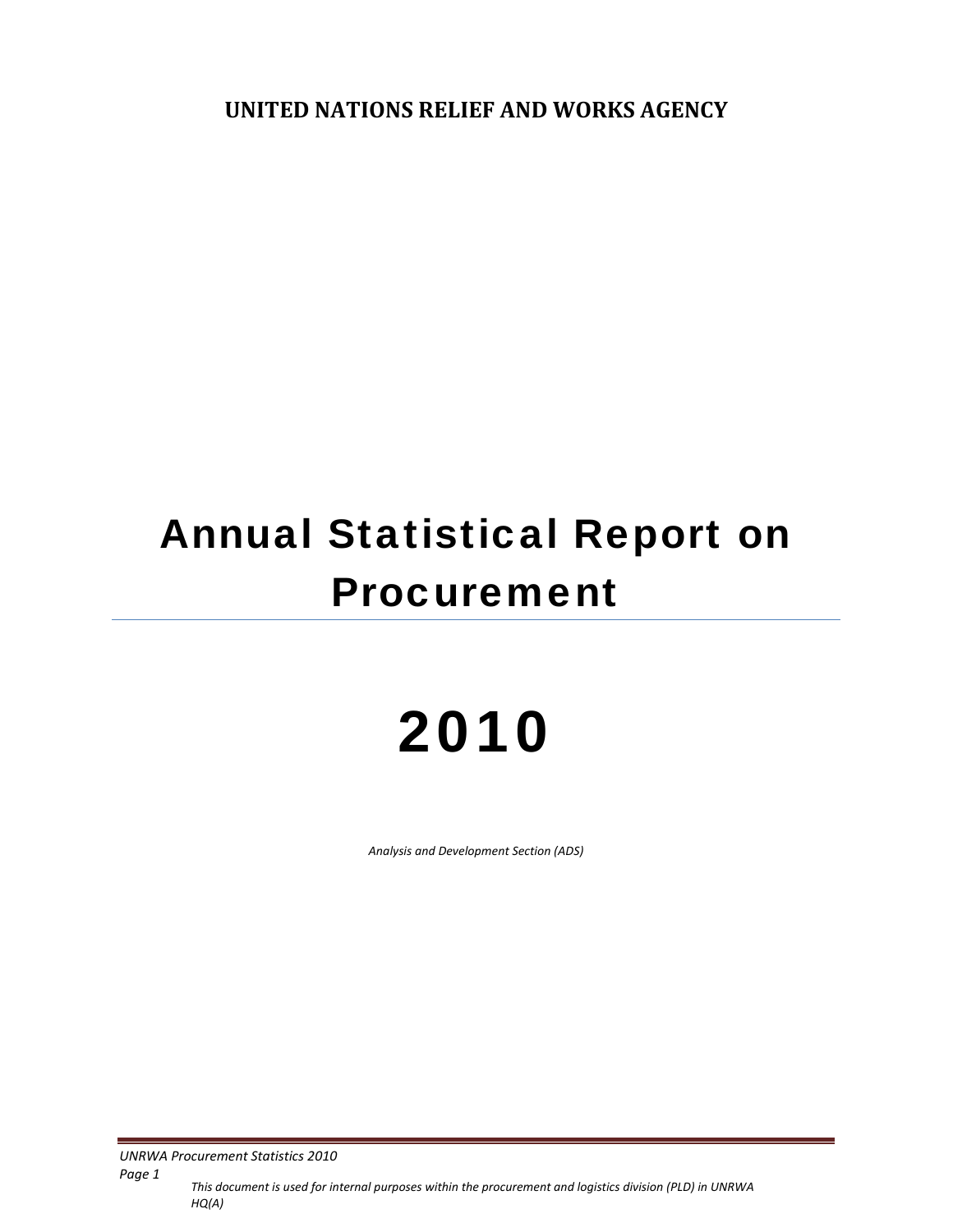# **UNRWA Procurement Statistics 2010**

| ID               | <b>Location</b> | <b>Category</b>        | Value (US \$)                      | % from same<br>category | <b>Proportion</b> | <b>Count of</b><br><b>Contracts</b> | <b>Proportion</b> |
|------------------|-----------------|------------------------|------------------------------------|-------------------------|-------------------|-------------------------------------|-------------------|
| 0                | <b>HQA</b>      | <b>Purchase Orders</b> | 72,079,396                         | 50%                     | 31%               | 673                                 | 8.44%             |
| $\mathbf{0}$     | <b>HQA</b>      | Services*              | 4,522,562                          | 12%                     | 2%                | 434                                 | 5.44%             |
| 2                | <b>FOG</b>      | Construction           | 15,768,795                         | 34%                     | 7%                | 80                                  | 1.00%             |
| $\overline{2}$   | <b>FOG</b>      | Purchase Orders        | 45,392,455                         | 31%                     | 20%               | 1784                                | 22.38%            |
| $\overline{2}$   | <b>FOG</b>      | <b>Services</b>        | 9,436,616                          | 25%                     | 4%                | 303                                 | 3.80%             |
| 3                | <b>FOL</b>      | Construction           | 18,517,192                         | 40%                     | 8%                | 35                                  | 0.44%             |
| 3                | <b>FOL</b>      | <b>Purchase Orders</b> | 4,458,224                          | 3%                      | 2%                | 719                                 | 9.02%             |
| 3                | FOI.            | Services*              | 10,198,448                         | 27%                     | 4%                | 328                                 | 4.11%             |
| 4                | <b>FOS</b>      | Construction           | 6,744,557                          | 15%                     | 3%                | 24                                  | 0.30%             |
| 4                | <b>FOS</b>      | <b>Purchase Orders</b> | 3,963,915                          | 3%                      | 2%                | 635                                 | 7.97%             |
| 4                | <b>FOS</b>      | <b>Services</b>        | 888,453                            | 2%                      | 0%                | 100                                 | 1.25%             |
| 5                | <b>FOJ</b>      | Construction           | 4,266,679                          | 9%                      | 2%                | 76                                  | 0.95%             |
| 5                | <b>FOJ</b>      | <b>Purchase Orders</b> | 12,097,652                         | 8%                      | 5%                | 844                                 | 10.59%            |
| 5                | <b>FOJ</b>      | Services*              | 5,696,289                          | 15%                     | 2%                | 278                                 | 3.49%             |
| 6                | <b>FOW</b>      | Construction           | 924,407                            | 2%                      | 0%                | 2                                   | 0.03%             |
| 6                | <b>FOW</b>      | <b>Purchase Orders</b> | 6,423,733                          | 4%                      | 3%                | 1081                                | 13.56%            |
| 6                | <b>FOW</b>      | Services*              | 7,186,511                          | 19%                     | 3%                | 469                                 | 5.88%             |
| $\overline{7}$   | <b>HQG</b>      | <b>Services</b>        | 387,249                            | 1%                      | 0%                | 107                                 | 1.34%             |
| Total Value (\$) |                 | 228,953,134            | <b>Total Count of Transactions</b> |                         | 7972              |                                     |                   |

# **1. Breakdown of Procurement per Contracts Type and Issuing Locations**

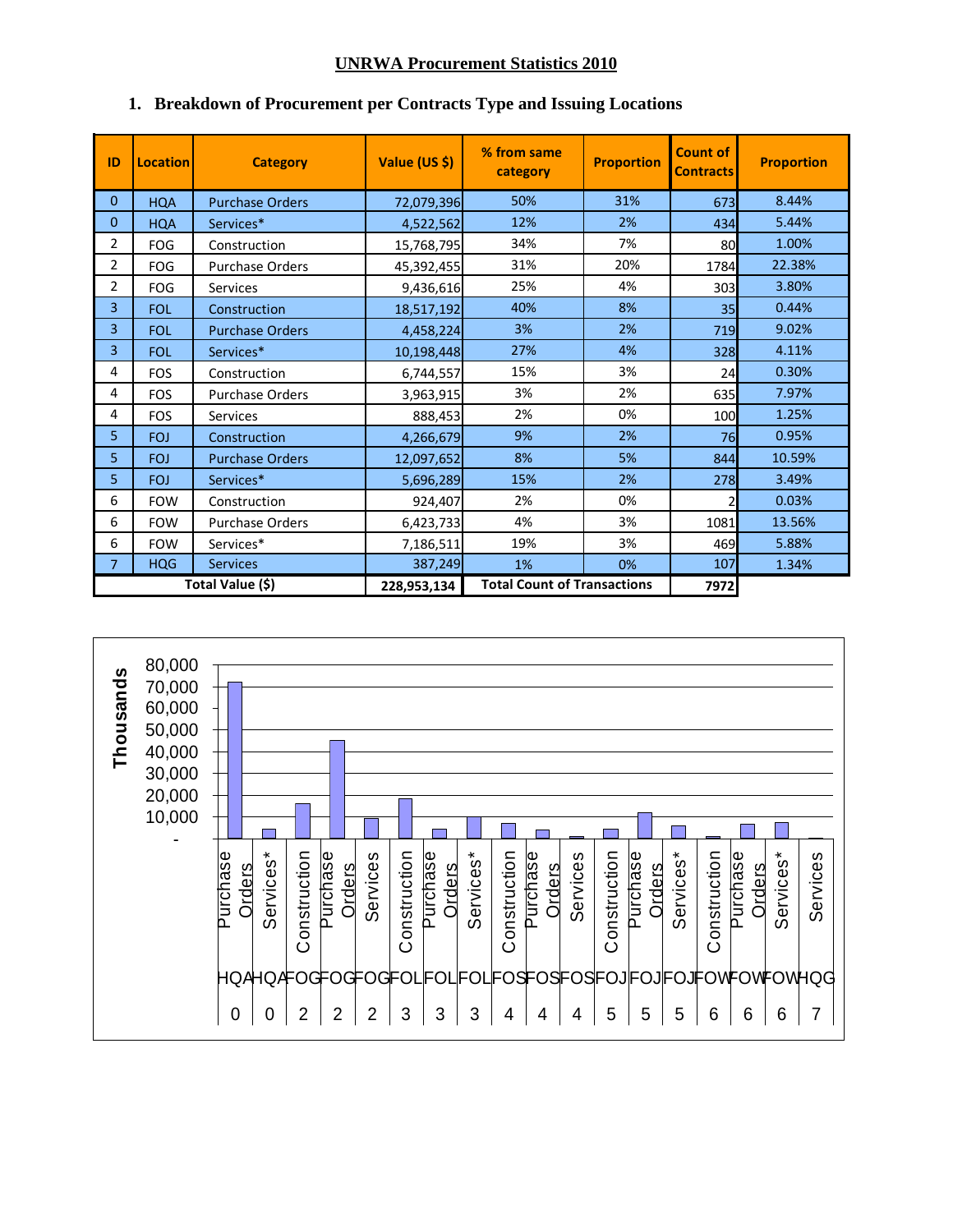**2. Summary of Procurement Value per Issuing Location** 

|            | <b>Amount US \$</b> | <b>Proportion</b> |
|------------|---------------------|-------------------|
| <b>HQA</b> | 76,601,958          | 34%               |
| <b>FOG</b> | 70,597,867          | 31%               |
| <b>FOL</b> | 33,173,864          | 14%               |
| <b>FOS</b> | 11,596,925          | 5%                |
| <b>FOJ</b> | 22,060,620          | 10%               |
| <b>FOW</b> | 14,534,651          | 6%                |
| <b>HQG</b> | 387,249             | 0%                |
|            | 228,953,134         | <b>US Dollar</b>  |



**3. Comparison between 2009 and 2010 Total Procurement Volume per Contracts Type** 



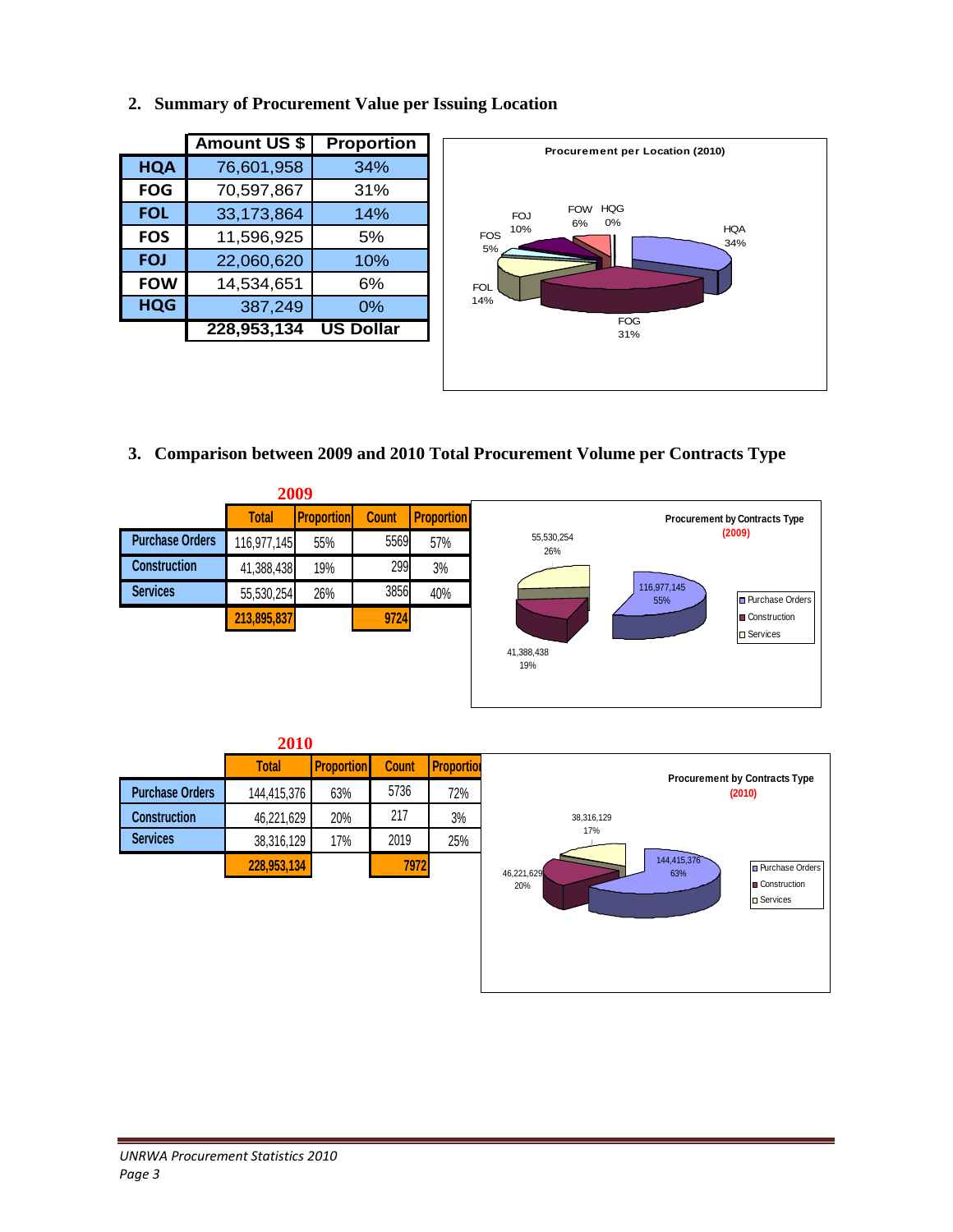# **4. Purchase Order Count by Destination**

|                 |            |            | <b>Delivery Location</b> |            |                       |            |               |  |
|-----------------|------------|------------|--------------------------|------------|-----------------------|------------|---------------|--|
|                 |            | <b>FOG</b> | <b>FOL</b>               | <b>FOS</b> | <b>FOJ</b>            | <b>FOW</b> | <b>Totals</b> |  |
|                 | <b>HQA</b> | 190        | 60                       | 85         | 210                   | 128        | 673           |  |
| PO1ssuing Field | <b>FOG</b> | 1784       |                          |            |                       |            | 1784          |  |
|                 | <b>FOL</b> |            | 716                      | 3          |                       |            | 719           |  |
|                 | <b>FOS</b> |            | 4                        | 630        |                       |            | 635           |  |
|                 | <b>FOJ</b> |            |                          | 2          | 836                   |            | 844           |  |
|                 | <b>FOW</b> |            |                          |            | ∩∎                    | 1077       | 1081          |  |
|                 |            |            |                          |            | <b>Total PO Count</b> |            | 5,736         |  |



# **5. Purchase Order Dollar Values by Destination**

|                  |               | <b>FOG</b>                     | <b>FOL</b> | <b>FOS</b>       | <b>FOJ</b>                                | <b>FOW</b> | <b>Totals</b> |
|------------------|---------------|--------------------------------|------------|------------------|-------------------------------------------|------------|---------------|
|                  | <b>HQA</b>    | 47,577,246 3,083,914 2,654,103 |            |                  | 10,035,530                                | 8,728,602  | 72,079,396    |
|                  | <b>FOG</b>    | 45,392,455                     |            |                  |                                           |            | 45,392,455    |
| PO issuing riata | <b>FOL</b>    | 0                              | 4,455,838  | 2,387            |                                           | $\Omega$   | 4,458,224     |
|                  | <b>FOS</b>    |                                |            | 22,964 3,931,016 | 9,934                                     |            | 3,963,915     |
|                  | <b>FOJ</b>    | 5,811                          | 53,693     | 2.972            | 12,031,427                                | 3,750      | 12,097,652    |
|                  | <b>FOW</b>    | 27,779                         |            |                  |                                           | 6,395,954  | 6,423,733     |
|                  | <b>Totals</b> | 93,003,291                     |            |                  | 7,616,409 6,590,478 22,076,891 15,128,307 |            |               |
|                  |               |                                |            |                  | <b>Total \$ Value</b>                     |            | 144,415,376   |

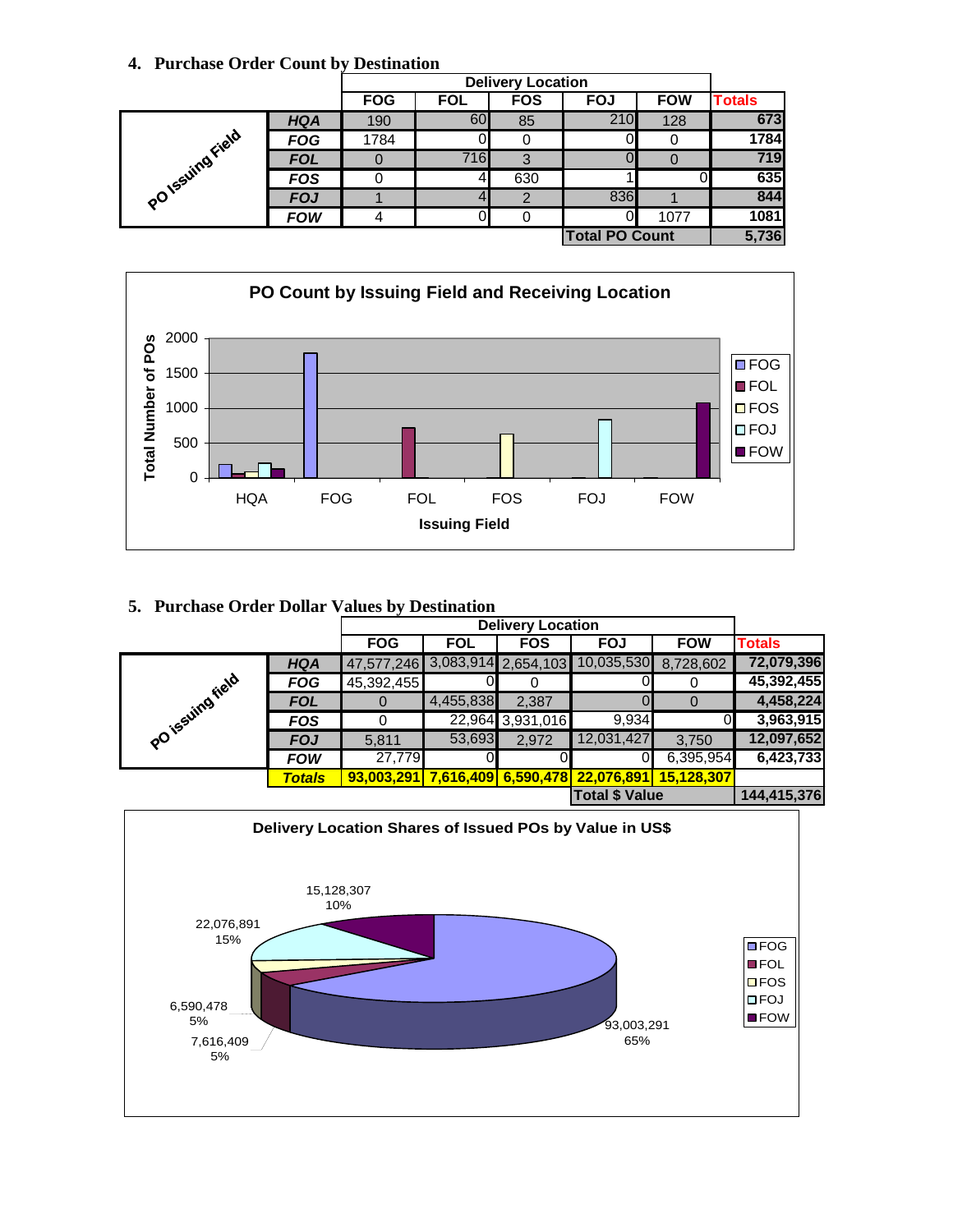

# **6. Procurement Top 10 Countries of Vendors**

| <b>Country</b>         |             | Amount in \$   No. of Contracts |
|------------------------|-------------|---------------------------------|
| OPT*                   | 96,840,499  | 3304                            |
| <b>LEBANON</b>         | 34,251,015  | 1072                            |
| <b>JORDAN</b>          | 30,594,310  | 1765                            |
| <b>NETHERLANDS</b>     | 13,658,371  | 86                              |
| <b>TURKEY</b>          | 13,657,832  | 103                             |
| <b>SYRIA</b>           | 11,138,499  | 713                             |
| <b>ISRAEL</b>          | 7,307,878   | 535                             |
| <b>UAE</b>             | 5,813,406   | 61                              |
| <b>EGYPT</b>           | 3,842,479   | 31                              |
| <b>CYPRUS</b>          | 3,285,064   | 44                              |
| <b>Other Countries</b> | 8,563,781   | 258                             |
|                        | 228,953,134 | 797                             |

OPT\*: Occupied Palestinian Territory

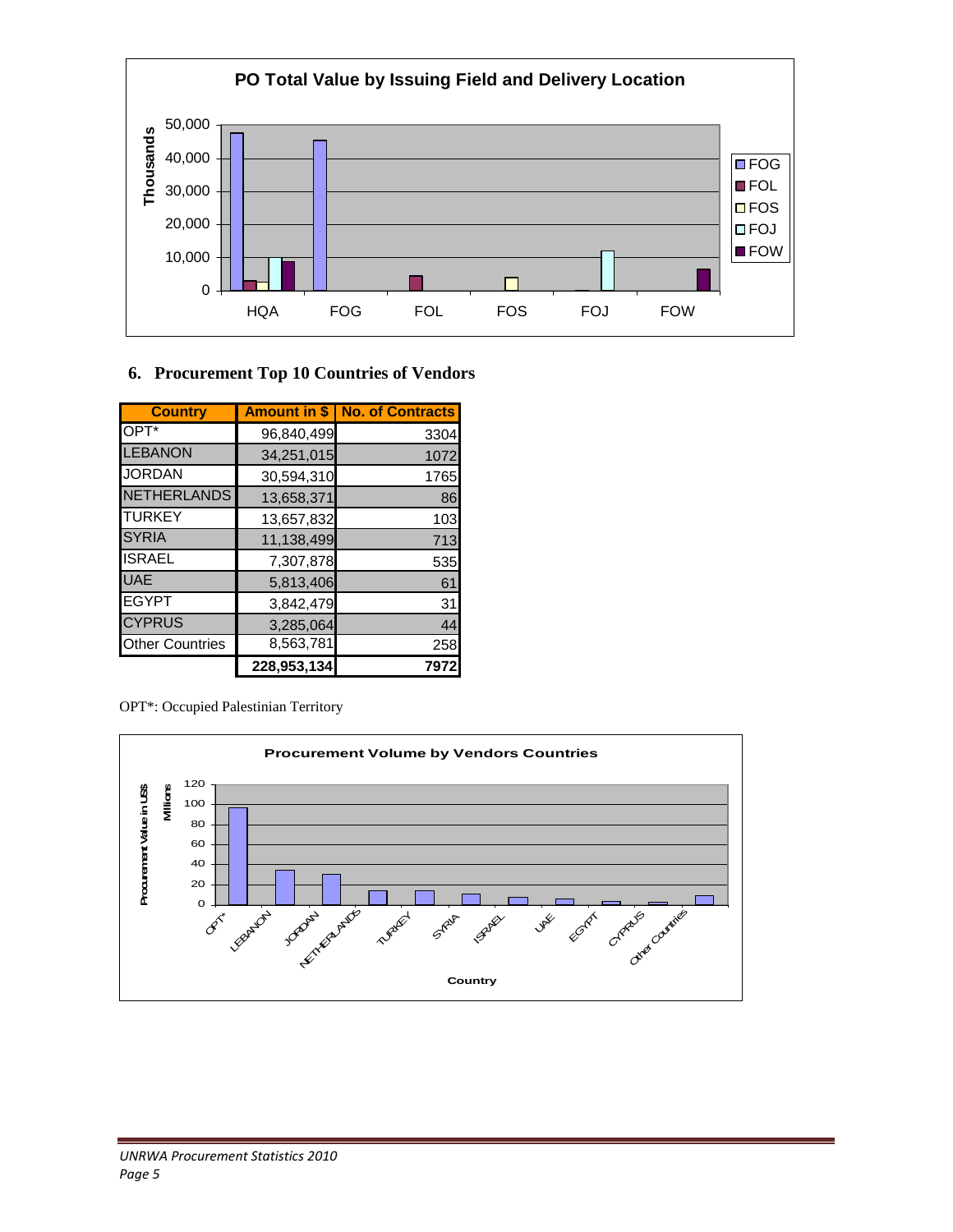|                         | <b>Vendor Country</b> | Total $(US, \xi)$ | <b>Count of Transactions</b> |
|-------------------------|-----------------------|-------------------|------------------------------|
| $\mathbf{1}$            | OPT*                  | 96,840,498.69     | 3304                         |
| $\overline{2}$          | LEBANON               | 34,251,015.26     | 1072                         |
| $\overline{\mathbf{3}}$ | <b>JORDAN</b>         | 30,594,310.04     | 1765                         |
| $\overline{\mathbf{4}}$ | NETHERLANDS           | 13,658,370.89     | 86                           |
| 5                       | <b>TURKEY</b>         | 13,657,832.28     | 103                          |
| 6                       | SYRIA                 | 11,138,498.53     | 713                          |
| 7                       | <b>IS RAEL</b>        | 7,307,877.99      | 535                          |
| 8                       | UAE                   | 5,813,405.74      | 61                           |
| $\overline{9}$          | EGYPT                 | 3,842,479.33      | 31                           |
| 10                      | CYPRUS                | 3,285,064.32      | 44                           |
| 11                      | <b>CHINA</b>          | 1,888,528.67      | 8                            |
| 12                      | <b>BELGIUM</b>        | 1,145,377.08      | 20                           |
| 13                      | <b>GERMANY</b>        | 966,156.73        | 30                           |
| 14                      | PORTUGAL              | 807,753.82        | 10                           |
| 15                      | UK                    | 724,958.96        | 27                           |
| 16                      | <b>ITALY</b>          | 682,935.33        | 30                           |
| 17                      | <b>NORWAY</b>         | 550,486.00        | $\overline{3}$               |
| 18                      | <b>DENMARK</b>        | 394,212.63        | 40                           |
| 19                      | <b>INDIA</b>          | 327,642.58        | 10                           |
| 20                      | USA                   | 245,773.60        | 22                           |
| $21\,$                  | FRANCE                | 240,858.28        | $\mathsf S$                  |
| 22                      | United Nations / UNDP | 219,877.00        | $\boldsymbol{6}$             |
| 23                      | <b>SPAIN</b>          | 81,852.38         | 11                           |
| 24                      | <b>BAHRAIN</b>        | 55,396.80         | $\overline{2}$               |
| 25                      | <b>IRELAND</b>        | 54,597.00         | $\overline{2}$               |
| 26                      | <b>SWITZERLAND</b>    | 51,646.00         | 13                           |
| 27                      | CANADA                | 51,321.27         | $\bf 8$                      |
| 28                      | <b>JAPAN</b>          | 39,772.00         | $\mathbf{1}$                 |
| 29                      | <b>AUSTRIA</b>        | 14,658.97         | 4                            |
| 30                      | QATAR                 | 10,000.00         | $\mathbf{1}$                 |
| 31                      | SAUDI ARABIA          | 5,472.80          | $\overline{2}$               |
| 32                      | <b>SWEDEN</b>         | 2,862.80          | $\overline{2}$               |
| 33                      | <b>AUSTRALIA</b>      | 1,640.16          | $\mathbf{1}$                 |
|                         |                       | 228,953,134       | 7972                         |

# **7. Procurement (Goods, Services & Construction) per Suppliers/Contractors Country of Origin (Full List)**

OPT\*: Occupied Palestinian Territory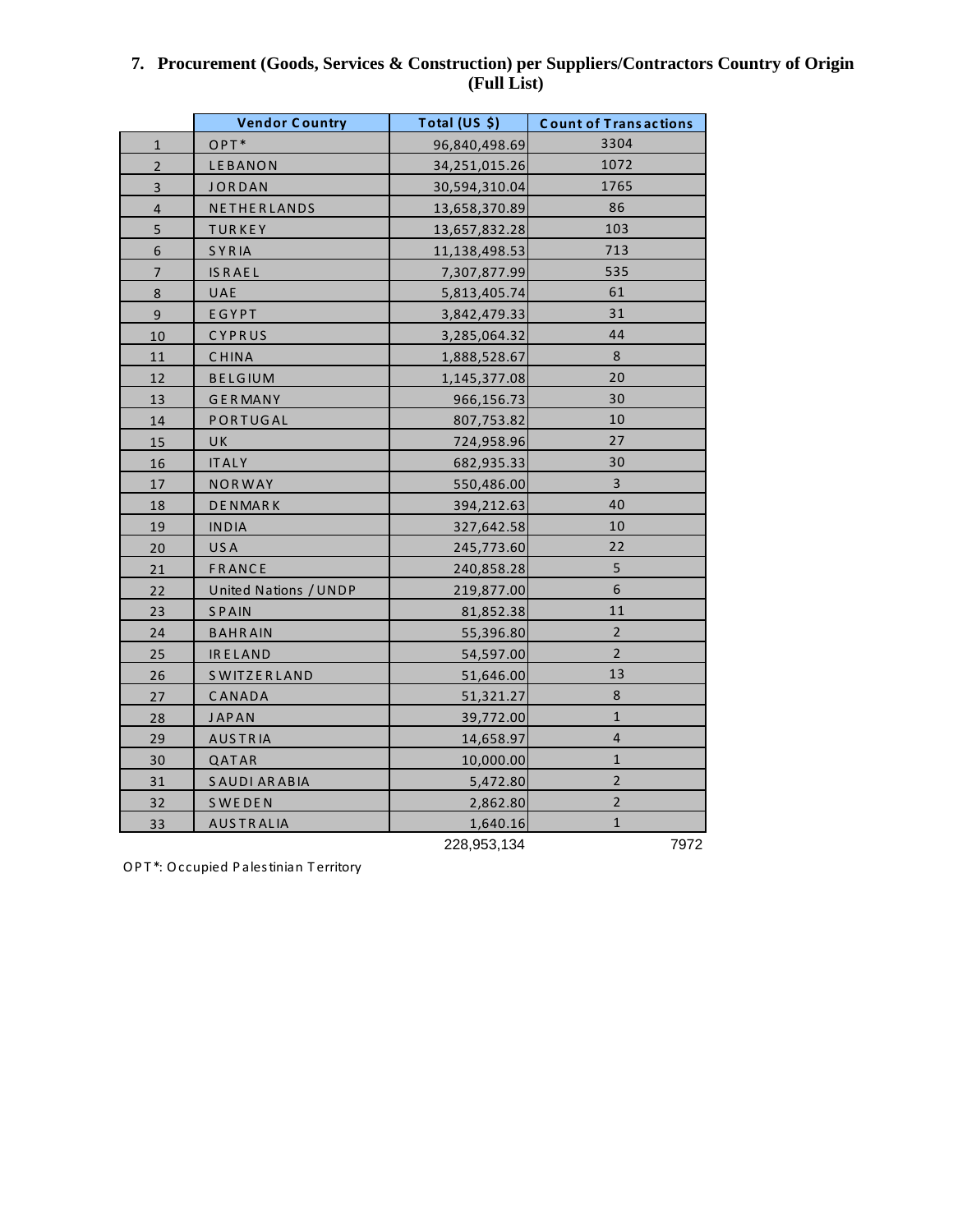### **8. Analysis by Threshold of Contracts for Goods, Services and Construction**

#### **Purchase Orders**

|                       |                    | <b>HQA</b>    | <b>FOG</b>                              | <b>FOL</b>                  | <b>FOS</b>   | <b>FOJ</b>                 | <b>FOW</b>   | Totals          | $\%$  |
|-----------------------|--------------------|---------------|-----------------------------------------|-----------------------------|--------------|----------------------------|--------------|-----------------|-------|
|                       | No. of Con         |               |                                         |                             |              |                            |              | 18              | 0.3%  |
| > \$1m                | Value              | 20,651,279.00 | 14,868,369.00                           | 0.00                        | 0.00         | 6,228,233.00               | 0.00         | 41,747,881.00   | 28.9% |
|                       | No. of Con         | 21            |                                         |                             |              |                            |              | 35 <sub>l</sub> | 0.6%  |
| 500k-1m               | <b>Value</b>       | 13,898,628.00 | 9,705,671.00                            | 0.00                        | 693,541.00   | 0.00                       | 0.00         | 24,297,840.00   | 16.8% |
|                       | No. of Con         | 121           | 42                                      |                             |              |                            |              | <b>1851</b>     | 3.2%  |
| 100-500k              | Value              | 27,462,861.00 | 8,703,559.00                            | 562,809.00                  | 621,744.00   | 836,963.00                 | 915,308.00   | 40,103,244.00   | 27.8% |
|                       | No. of Con         | 230           | <b>270</b>                              | 83                          | 66           | 101                        | 134          | 884             | 15.4% |
| 10-100k               | Value              | 9,026,578.00  |                                         | 8,267,953.00   2,578,544.00 | .548,838.00  | 2,654,885.00               | 3,053,427.00 | 27,130,225.00   | 18.8% |
|                       | <b>No. of Conl</b> | 292           | 1454                                    | 631                         | 565          | 731                        | 941          | 4614            | 80.4% |
| $10k$                 | Value              | ,040,050.00   | 3,849,103.00                            | ,323,742.00                 | 1,090,842.00 | 1,379,095.00               | 2,453,354.00 | 11,136,186.00   | 7.7%  |
| <b>Contract Count</b> |                    | 673           | 1785                                    | <b>7191</b>                 | <b>6351</b>  | 844                        | 1080         | 5736            |       |
| Value \$              |                    | 72,079,396.00 | 45,394,655.00 4,465,095.00 3,954,965.00 |                             |              | 12,099,176.00 6,422,089.00 |              | 144.415.376.00  |       |

#### **Service Contracts**

|                       |            | <b>HQA</b>   | <b>FOG</b>        | <b>FOL</b>    | <b>FOS</b>  | <b>FOJ</b>   | <b>FOW</b>   | <b>HQG</b> | Totals        | $\%$  |
|-----------------------|------------|--------------|-------------------|---------------|-------------|--------------|--------------|------------|---------------|-------|
|                       | No. of Con |              |                   |               |             |              |              |            |               | 0.2%  |
| > \$1m                | Value      | 0.00         | ,164,235.00       | 2,690,601.00  | 0.00        | 3,441,779.00 | ,765,000.00  | 0.00       | 9,061,615.00  | 23.6% |
|                       | No. of Con |              |                   |               |             |              |              |            |               | 0.2%  |
| 500k-1m               | Value      | 791,700.00   | 0.00 <sub>l</sub> | 653,416.52    | 0.00        | 509,956.21   | 774,595.85   |            | 2,729,668.58  | 7.1%  |
|                       | No. of Con |              | 20 <sub>1</sub>   |               |             |              |              |            | 57            | 2.8%  |
| 100-500k              | Value      | 009.998.66   | 4,562,411.57      | 4,335,161.68  | 0.00        | 366,207.63   | 2,240,908.00 | 0.00       | 12,514,687.54 | 32.7% |
|                       | No. of Con |              | 103               |               |             |              |              |            | 320           | 15.8% |
| 10-100k               | Value      | .844,447.80  | 3,062,755.45      | ,865,584.10   | 669,277.30  | 694,054.80   | 771,645.28   | 84,567.44  | 8,992,332.17  | 23.5% |
|                       | No. of Con | <b>365</b>   | 179               | 253           |             | 235          | 428          | 100        | 1634          | 80.9% |
| < 10k                 | Value      | 876,415.27   | 647,214.25        | 653,685.04    | 219,175.60  | 684,291.34   | .634,362.30  | 302,681.86 | 5,017,825.66  | 13.1% |
| <b>Contract Count</b> |            | 434I         | 303               | 328           | <b>1001</b> | <b>278</b>   | 469          | 107        | 2019          |       |
| Value \$              |            | 4,522,561.73 | 9,436,616.27      | 10,198,448.34 | 888,452.90  | 5,696,288.98 | 7,186,511.43 | 387,249.30 | 38,316,129    |       |

#### **Construction and Maintenance Contracts**

|                       |                         | <b>FOG</b>      | <b>FOL</b>      | <b>FOS</b>      | <b>FOJ</b>   | <b>FOW</b> | <b>Totals</b> | $\frac{9}{6}$ |
|-----------------------|-------------------------|-----------------|-----------------|-----------------|--------------|------------|---------------|---------------|
|                       | <b>No. of Contracts</b> | 8               |                 | $\overline{2}$  | $\Omega$     |            | 14            | 6.5%          |
| > \$1m                | Value \$                | 11,332,987.55   | 14,263,424.00   | 2,556,450.90    | 0.00         | 0.00       | 28,152,862.45 | 60.9%         |
|                       | <b>No. of Contracts</b> |                 |                 |                 |              |            |               | 3.7%          |
| $500k-1m$             | Value                   | 0.00            | 522,292.00      | 3,159,059.06    | 911,716.76   | 914,782.88 | 5,507,850.70  | 11.9%         |
|                       | <b>No. of Contracts</b> | 19              |                 |                 | 9            |            | 49            | <b>22.6%</b>  |
| 100-500k              | Value                   | 3,049,932.61    | 2,991,646.99    | 757,943.49      | 1,270,877.91 | 0.00       | 8,070,401.00  | 17.5%         |
|                       | <b>No. of Contracts</b> | 36 <sup>°</sup> | 13 <sub>1</sub> | 9               | 52           |            | 110           | 50.7%         |
| 10-100k               | Value                   | 1,303,942.70    | 739,828.51      | 256,986.54      | .984,965.72  | 0.00       | 4,285,723.47  | 9.3%          |
|                       | <b>No. of Contracts</b> | 17              |                 |                 | 14           |            | 36            | <b>16.6%</b>  |
| $10k$                 | Value                   | 81,932.55       | 0.00            | 14,117.32       | 99,118.13    | 9,623.66   | 204,791.66    | 0.4%          |
| <b>Contract Count</b> |                         | 80              | 35 <sub>1</sub> | 24 <sup>1</sup> | 76 I         |            | 217           |               |
| Value \$              |                         | 15,768,795.41   | 18,517,191.50   | 6,744,557.31    | 4,266,678.52 | 924,406.54 | 46.221.629.28 |               |

*UNRWA Procurement Statistics 2010 Page 7*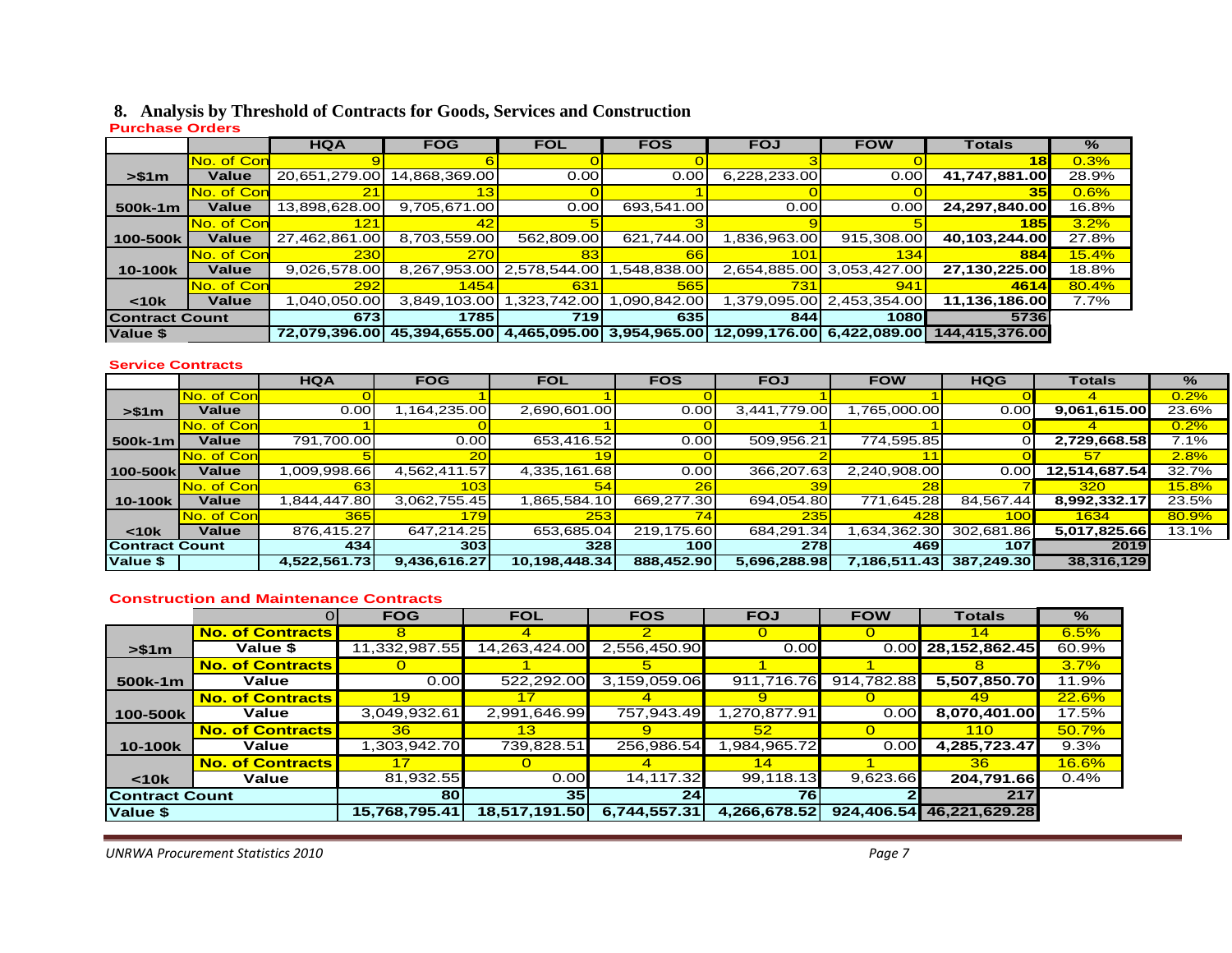#### **9. Procurement per Type of Fund**

|                           | <b>Procurement in 2010</b>               |                                 |               |     |  |  |  |  |  |
|---------------------------|------------------------------------------|---------------------------------|---------------|-----|--|--|--|--|--|
| <b>Contract Type</b>      | <b>Regular Fund</b>                      | %<br><b>Emergency Fund</b><br>% |               |     |  |  |  |  |  |
| <b>Goods</b>              | \$71,782,132                             | 50%                             | \$72,633,243  | 50% |  |  |  |  |  |
| <b>Services Contracts</b> | \$22,940,581                             | 60%                             | \$15,375,548  | 40% |  |  |  |  |  |
| <b>Works Contracts</b>    | \$3,499,115<br>\$42,722,514<br>92%<br>8% |                                 |               |     |  |  |  |  |  |
|                           | \$98,221,829                             | 43%                             | \$130,731,305 | 57% |  |  |  |  |  |



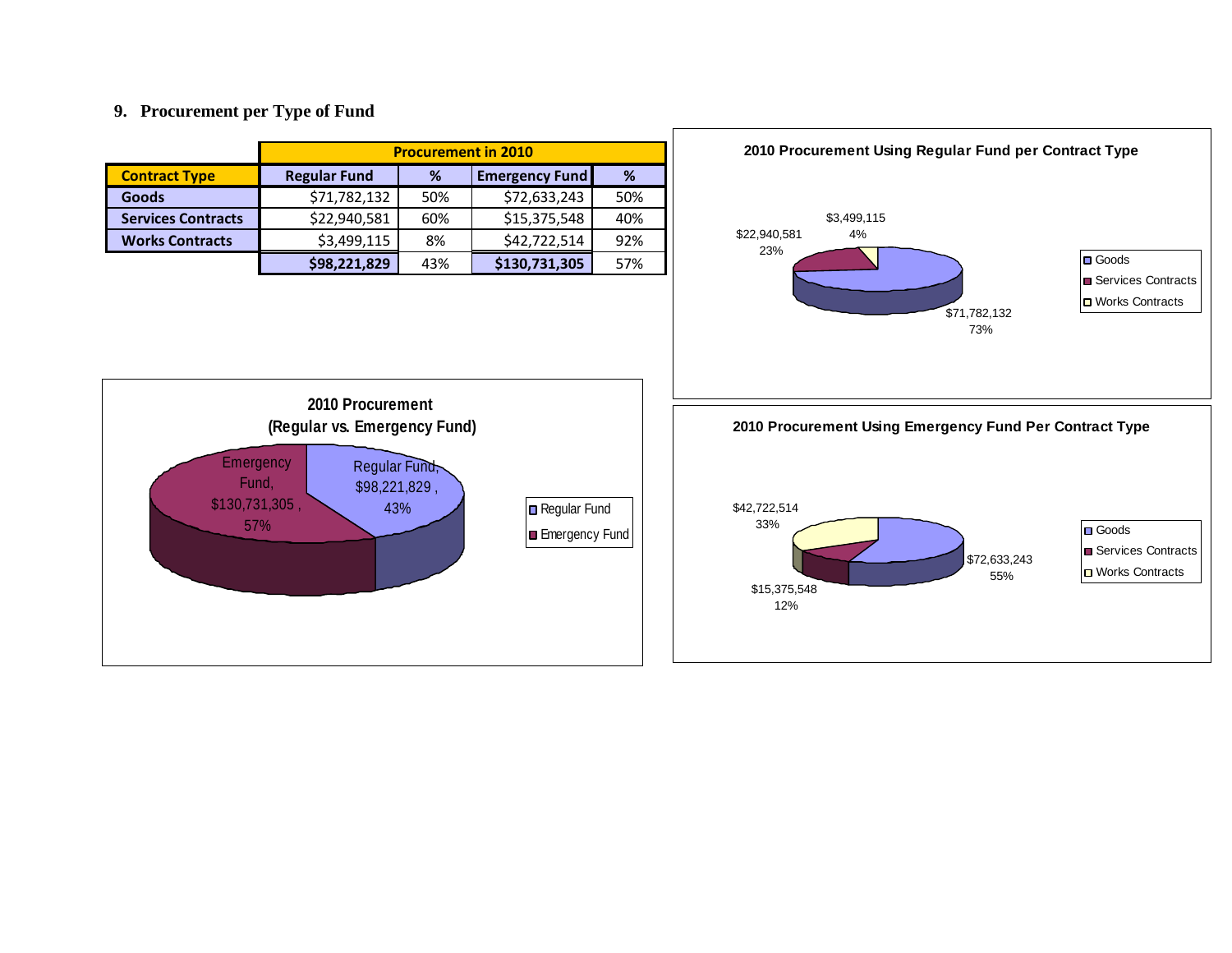# **10. Purchase of Goods – Items listed based on UNCCS main group and ranked by the highest dollar value**

| <b>UNCCS</b> | <b>Product Description - Based on UNCCS Group Description</b>                    | Value (\$) |
|--------------|----------------------------------------------------------------------------------|------------|
| 231000       | <b>GRAIN MILL PRODUCTS</b>                                                       | 30,829,846 |
| 229000       | DAIRY PRODUCTS, OTHER                                                            | 14,073,888 |
| 322000       | BOOKS, BROCHURES AND LEAFLETS, MAPS AND MUSIC                                    | 10,546,059 |
| 216000       | OILS AND FATS, ANIMAL AND VEGETABLE                                              | 8,314,441  |
| 11000        | <b>CEREALS</b>                                                                   | 4,766,274  |
| 333000       | PETROLEUM OILS AND PETROLEUM PRODUCTS                                            | 4,742,884  |
| 18000        | <b>SUGAR PLANTS</b>                                                              | 4,595,630  |
| 211000       | <b>MEAT AND MEAT PRODUCTS</b>                                                    | 4,088,878  |
| 352000       | ANTHELMINTICS, ANTIFILARIALS, ANTISCHIS TOSOMALS, ANTIBACTERIALS ETC.            | 4,074,632  |
| 234000       | <b>BAKERY PRODUCTS</b>                                                           | 3,505,468  |
| 357000       | HORMONES, CONTRACEPTIVES, VITAMINS AND MINERALS                                  | 3,458,467  |
| 381000       | <b>FURNITURE</b>                                                                 | 3,104,117  |
| 491000       | MOTOR VEHICLES AND PARTS AND ACCESSORIES THEREOF                                 | 3,094,481  |
| 452000       | PROCESSING UNITS FOR IT AND ACCESSORIES AND PARTS THEREOF                        | 3,040,684  |
| 355000       | DRUGS AFFECTING THE BLOOD AND CARDIOVASCULAR, BLOOD PRODUCTS, PLASMA SUBSTITUTES | 2,774,782  |
| 481000       | MEDICAL AND SURGICAL EQUIPMENT AND ORTHOPAEDIC APPLIANCES                        | 2,586,075  |
| 351000       | ANAESTHETICS, ANALGESICS, ANTIALLERGICS, ANTIDOTES, ANTIEPILEPTICS               | 2,417,766  |
| 12000        | VEGETABLES                                                                       | 2,408,251  |
| 13000        | <b>FRUIT AND NUTS</b>                                                            | 2,394,032  |
| 215000       | FRUIT AND NUTS, PREPARED OR PRESERVED                                            | 1,758,308  |
| 422000       | TANKS, RESERVOIRS AND CONTAINERS OF IRON, STEEL OR ALUMINIUM                     | 1,634,582  |
| 341000       | CHEMICALS, ORGANIC, BASIC                                                        | 1,423,445  |
| 356000       | DERMATOLOGICAL, ANTI-INFECTIVE OPHTHALMIC AND GASTROINTESTINAL DRUGS ETC.        | 1,218,588  |
| 358000       | MUSCLE RELAXANTS, OPHTHALMOLOGICAL PREPARATIONS ETC.                             | 1,101,269  |
| 326000       | REGISTERS, ACCOUNTING BOOKS, NOTE BOOKS, AND OTHER STATIONERY                    | 1,021,126  |
| 389000       | MANUFACTURED ARTICLES, OTHER N.E.C.                                              | 971,983    |
| 282000       | <b>CLOTHING</b>                                                                  | 914,505    |
| 451000       | OFFICE AND ACCOUNTING MACHINERY AND PARTS AND ACCESSORIES THEREOF                | 896,708    |
| 321000       | PULP, PAPER AND PAPERBOARD                                                       | 822,651    |
| 293000       | <b>FOOTWEAR</b>                                                                  | 767,962    |
| 214000       | JUICES, FRUIT AND VEGETABLE                                                      | 751,872    |
| 454000       | INPUT/OUTPUT UNITS FOR EDP, ACCESSORIES AND PARTS THEREOF                        | 751,342    |
| 271000       | TEXTILE ARTICLES MADE UP                                                         | 730,714    |
| 459000       | IT EQUIPMENT/MACHINERY, OTHER, AND PARTS THEREOF                                 | 697,726    |
| 237000       | PASTA                                                                            | 660,029    |
| 461000       | ELECTRIC MOTORS, GENERATORS AND TRANSFORMERS, AND PARTS THEREOF                  | 618,842    |
| 482000       | MEASURING, CHECKING AND TESTING INSTRUMENTS AND APPLIANCES                       | 573,464    |
| 363000       | CHEMICAL PRODUCTS N.E.C.                                                         | 561,884    |
| 429000       | METAL PRODUCTS, FABRICATED, OTHER                                                | 548,833    |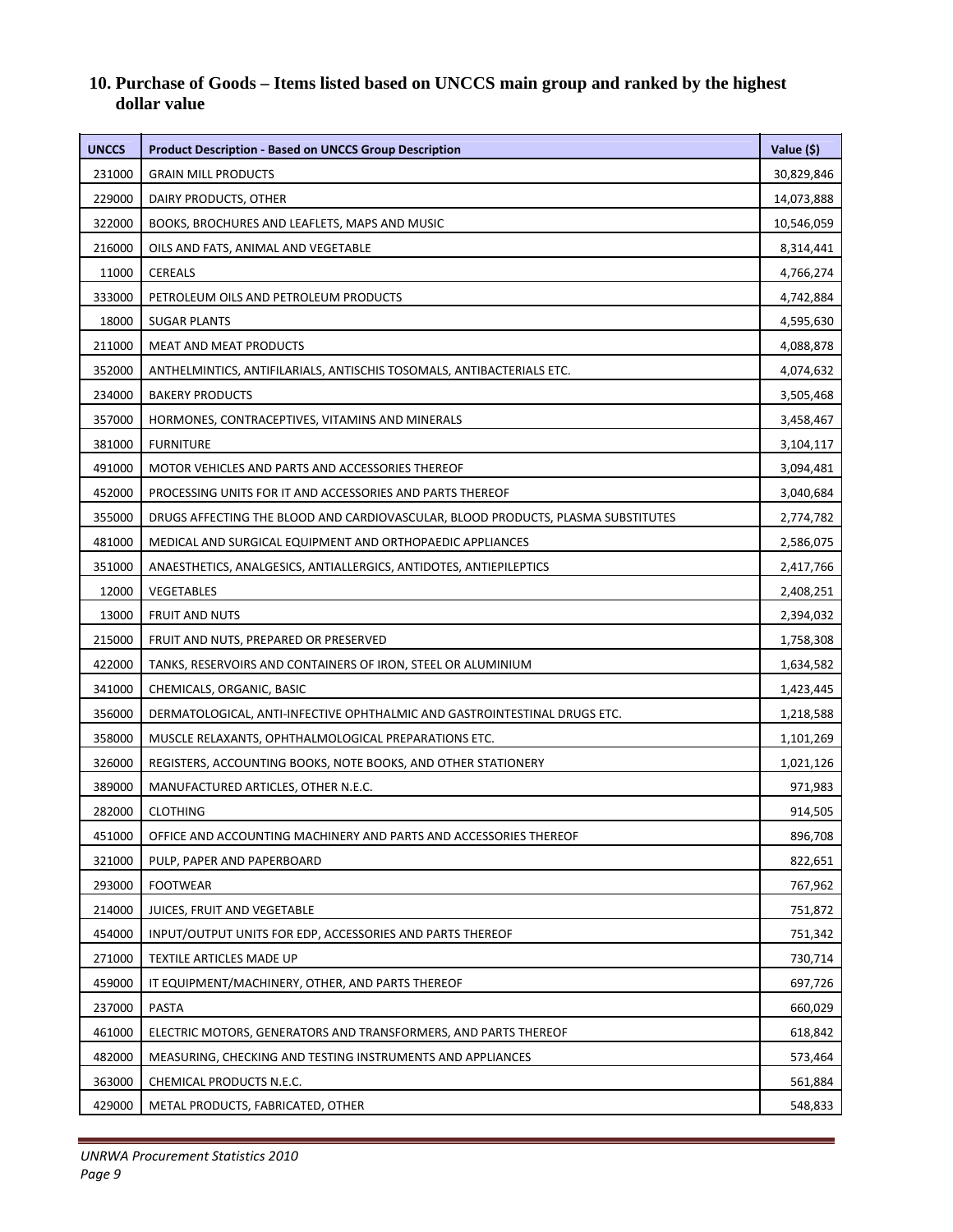| 458000 | SOFTWARE, COMPUTER, INCLUDING MANUALS                                                   | 535,769 |
|--------|-----------------------------------------------------------------------------------------|---------|
| 439000 | GENERAL PURPOSE MACHINERY, OTHER AND PARTS THEREOF                                      | 504,574 |
| 449000 | MACHINERY, SPECIAL PURPOSE, OTHER AND PARTS THEREOF                                     | 446,361 |
| 484000 | LABORATORY EQUIPMENT                                                                    | 440,409 |
| 492000 | MOTOR VEHICLE BODIES (COACHWORK), TRAILERS AND SEMI-TRAILERS                            | 439,476 |
| 384000 | SPORTS GOODS                                                                            | 400,308 |
| 361000 | PAINTS AND VARNISHES AND RELATED PRODUCTS, INK ETC.                                     | 369,173 |
| 239000 | FOOD PRODUCTS N.E.C.                                                                    | 357,819 |
| 347000 | PLASTICS IN PRIMARY FORMS                                                               | 349,756 |
| 456000 | EXPENDABLES AND ACCESSORIES FOR USE WITH EDP EQUIPMENT                                  | 343,537 |
| 369000 | PLASTIC PRODUCTS N.E.C.                                                                 | 250,744 |
| 387000 | PREFABRICATED BUILDINGS                                                                 | 222,843 |
| 388000 | SECURITY AND SAFETY EQUIPMENT                                                           | 214,373 |
| 325000 | STAMPS, POSTCARDS, GREETING CARDS, PICTURES AND OTHER PRINTED MATTER                    | 210,065 |
| 469000 | ELECTRICAL EQUIPMENT, OTHER AND PARTS THEREOF                                           | 205,509 |
| 386000 | ROUNDABOUTS, SWINGS, FAIRGROUND AMUSEMENTS, THEATRE EQUIPMENT                           | 200,000 |
| 365000 | <b>RUBBER TYRES AND TUBES</b>                                                           | 199,898 |
| 435000 | LIFTING AND HANDLING EQUIPMENT AND PARTS THEREOF                                        | 193,000 |
| 345000 | CHEMICAL PRODUCTS, BASIC MISCELLANEOUS                                                  | 187,347 |
| 366000 | <b>RUBBER PRODUCTS</b>                                                                  | 184,119 |
| 483000 | PHOTOGRAPHIC EQUIPMENT, OPTICAL, MEASURING AND TESTING EQUIPMENT N.E.C.                 | 167,305 |
| 462000 | ELECTRICITY DISTRIBUTION OR CONTROL APPARATUS AND EQUIPMENT AND PARTS THEREOF           | 165,756 |
| 15000  | PLANTS, FLOWER, FRUIT AND VEGETABLE SEEDS                                               | 162,951 |
| 432000 | PUMPS, COMPRESSORS, HYDRAULIC AND PNEUMATIC POWER ENGINES, AND VALVES AND PARTS THEREOF | 158,085 |
| 412000 | IRON AND STEEL PRODUCTS, ROLLED, DRAWN AND FOLDED                                       | 156,156 |
| 235000 | <b>SUGAR</b>                                                                            | 153,745 |
| 472000 | RADIO AND TELEVISION RECEIVERS, RECORDING, REPRODUCING AND AMPLIFYING EQUIPMENT         | 147,730 |
| 474000 | PROJECTORS AND RELATED EQUIPMENT                                                        | 134,566 |
| 362000 | SOAP, CLEANING PREPARATIONS, PERFUMES AND TOILET PREPARATIONS                           | 130,270 |
| 442000 | <b>MACHINE TOOLS</b>                                                                    | 126,778 |
| 353000 | ANTIPROTOZOAL DRUGS AND INSECT REPELLENTS                                               | 123,578 |
| 467000 | TELECOMMUNICATION EQUIPMENT                                                             | 121,951 |
| 691000 | LEASING OR RENTAL SERVICES                                                              | 120,132 |
| 385000 | <b>GAMES AND TOYS</b>                                                                   | 119,236 |
| 153000 | SANDS, PEBBLES, GRAVEL, BROKEN OR CRUSHED STONE, NATURAL BITUMEN, ASPHALT               | 110,453 |
| 21000  | ANIMALS, LIVE                                                                           | 109,495 |
| 962000 | RURAL DEVELOPMENT                                                                       | 101,288 |
| 368000 | PACKAGING PRODUCTS OF PLASTICS                                                          | 95,681  |
| 316000 | WOOD FOR JOINERY AND CARPENTRY                                                          | 94,742  |
| 266000 | FABRICS, WOVEN OF COTTON                                                                | 92,909  |
| 354000 | ANTINEOPLASTIC AND IMMUNOSUPPRESSIVE DRUGS AND ANTIPARKINSONISM DRUGS                   | 89,442  |
| 371000 | <b>GLASS AND GLASS PRODUCTS</b>                                                         | 87,105  |
| 263000 | YARN AND THREAD YARN OF NATURAL FIBRES                                                  | 84,140  |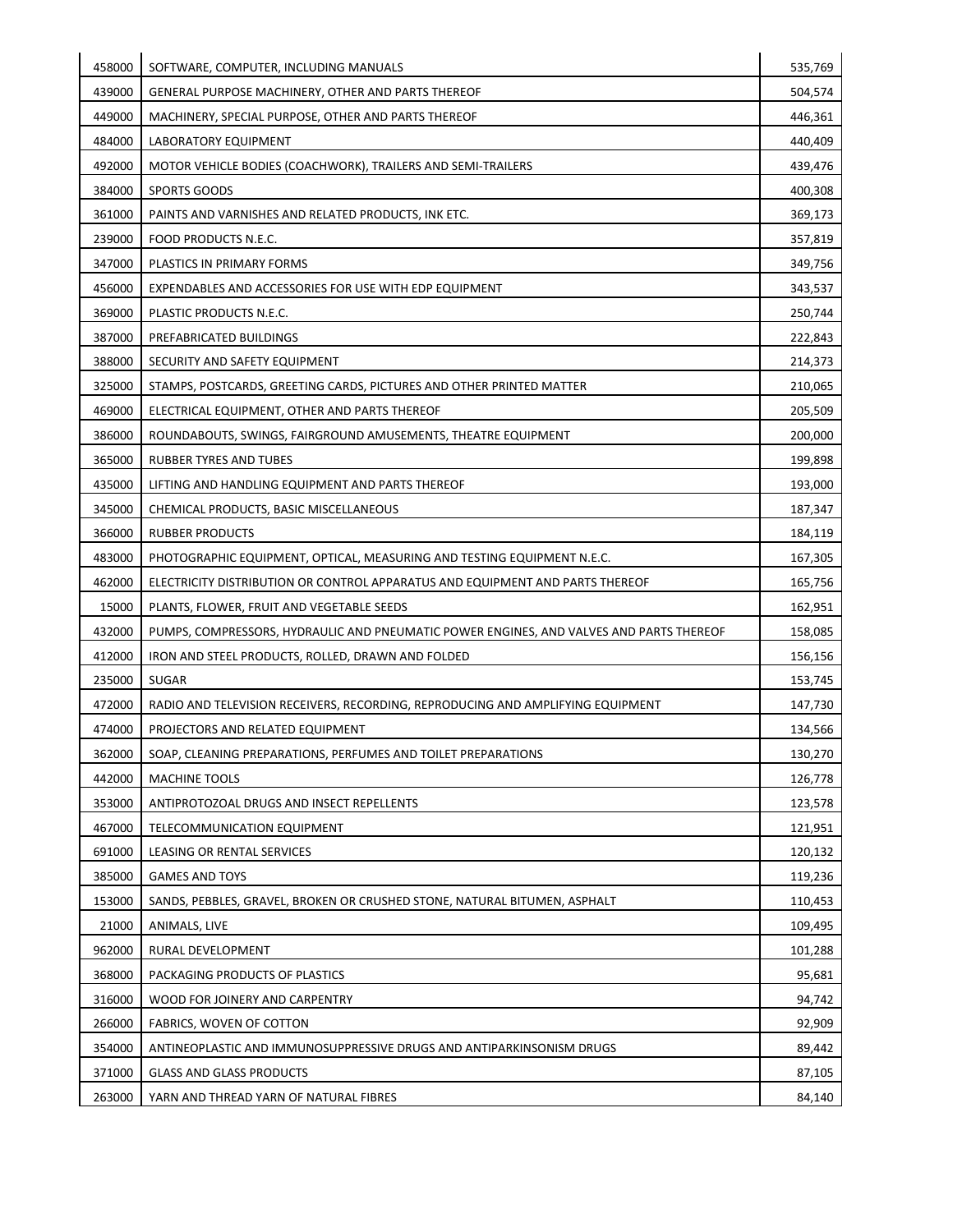| 464000 | ACCUMULATORS, PRIMARY CELLS AND PRIMARY BATTERIES AND PARTS THEREOF            | 77,006 |
|--------|--------------------------------------------------------------------------------|--------|
| 486000 | MEDICAL AND SURGICAL EQUIPMENT, OTHER                                          | 75,739 |
| 441000 | AGRICULTURE MACHINERY AND PARTS THEREOF                                        | 71,991 |
| 668000 | <b>STATISTICS</b>                                                              | 69,609 |
| 448000 | DOMESTIC APPLIANCES AND PARTS THEREOF                                          | 69,414 |
| 400000 | METAL PRODUCTS, MACHINERY AND EQUIPMENT                                        | 68,549 |
| 444000 | MINING, QUARRYING AND CONSTRUCTION MACHINERY AND PARTS THEREOF                 | 65,998 |
| 446000 | TEXTILE, APPAREL AND LEATHER PRODUCTION MACHINERY AND PARTS THEREOF            | 65,372 |
| 264000 | YARN AND THREAD, TEXTILE, OF MAN-MADE FILAMENTS OR STAPLE FIBRES               | 61,271 |
| 314000 | <b>BOARDS AND PANELS</b>                                                       | 58,015 |
| 475000 | AUDIO VISUAL EQUIPMENT, PARTS AND ACCESSORIES                                  | 53,407 |
| 447000 | INDUSTRIAL PROCESS MACHINERY AND EQUIPMENT                                     | 52,836 |
| 415000 | COPPER, NICKEL, ALUMINIUM, LEAD, ZINC, TITANIUM AND TIN SEMI-FINISHED PRODUCTS | 49,040 |
| 465000 | LAMPS, ARC LAMPS AND LIGHTING EQUIPMENT AND PARTS THEREOF                      | 44,797 |
| 374000 | CEMENT, LIME AND PLASTER                                                       | 41,277 |
| 292000 | LUGGAGE, HANDBAGS ETC., SADDLERY AND HARNESS                                   | 38,931 |
| 421000 | STRUCTURAL METAL PRODUCTS AND PARTS THEREOF                                    | 38,006 |
| 946000 | <b>CULTURE</b>                                                                 | 37,822 |
| 433000 | BEARINGS, GEARS, GEARING AND DRIVING ELEMENTS, AND PARTS THEREOF               | 33,016 |
| 342000 | INORGANIC CHEMICALS, BASIC, N.E.C.                                             | 32,785 |
| 496000 | AIRCRAFT AND SPACECRAFT, AND PARTS THEREOF                                     | 31,870 |
| 431000 | ENGINES AND TURBINES AND PARTS THEREOF                                         | 31,851 |
| 613000 | SPECIAL PURPOSE EQUIPMENT AND MACHINERY MAINTENANCE AND REPAIR                 | 31,114 |
| 471000 | TELEVISION AND RADIO TRANSMITTERS AND PARTS AND ACCESSORIES THEREOF            | 31,076 |
| 244000 | DRINKS, SOFT, BOTTLED MINERAL WATERS                                           | 30,580 |
| 311000 | WOOD, TIMBER                                                                   | 29,718 |
| 162000 | SALT AND PURE SODIUM CHLORIDE, SEA WATER                                       | 28,273 |
| 487000 | ASSISTIVE DEVICES FOR INDEPENDENT LIVING                                       | 27,622 |
| 931000 | <b>FOOD AND NUTRITION</b>                                                      | 26,031 |
| 470000 | AUDIO VISUAL EQUIPMENT                                                         | 20,645 |
| 319000 | WOOD PRODUCTS, OTHER, ARTICLES OF CORK, PLAITING MATERIALS AND STRAW           | 20,280 |
| 375000 | CONCRETE, CEMENT AND PLASTER, ARTICLES THEREOF                                 | 19,728 |
| 379000 | MINERAL PRODUCTS, NON-METALLIC, OTHER, N.E.C.                                  | 19,255 |
| 122000 | <b>GAS, NATURAL</b>                                                            | 18,558 |
| 172000 | GAS - COAL GAS, WATER GAS, PRODUCER GAS AND SIMILAR GASES                      | 18,459 |
| 335000 | PETROLEUM JELLY, PARAFFIN WAX AND OTHER MINERAL WAXES                          | 17,366 |
| 141000 | <b>IRON ORES AND CONCENTRATES</b>                                              | 17,253 |
| 933000 | DISEASES, DISEASE PREVENTION AND CONTROL                                       | 16,496 |
| 936000 | <b>MEDICAL PRACTICE</b>                                                        | 16,287 |
| 49000  | <b>AQUATIC PRODUCTS, OTHER</b>                                                 | 15,937 |
| 154000 | <b>CLAYS</b>                                                                   | 15,875 |
| 851000 | NON-METALLIC MINERAL PRODUCTS AND BUILDING MATERIALS INDUSTRIES                | 15,646 |
| 871000 | MANUFACTURE OF ELECTRICAL MACHINERY                                            | 14,796 |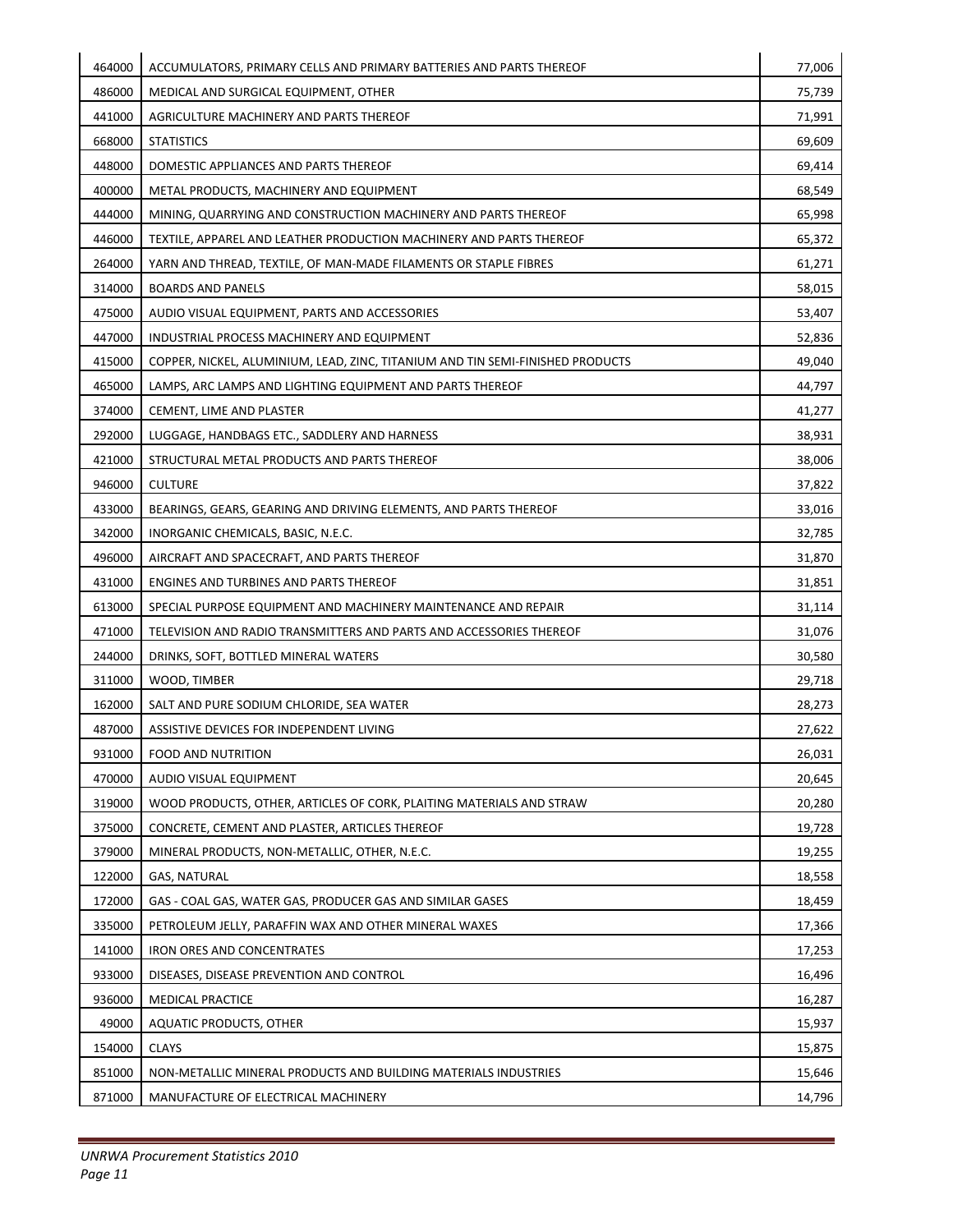| 16000  | BEVERAGE AND SPICE CROPS                                               | 14,622 |
|--------|------------------------------------------------------------------------|--------|
| 268000 | <b>FABRICS, SPECIAL</b>                                                | 14,408 |
| 367000 | PLASTIC, SEMI-MANUFACTURES THEREOF                                     | 14,353 |
| 317000 | PACKING CASES, CRATES, DRUMS, PALLETS ETC. OF WOOD                     | 13,837 |
| 739000 | TRAINING N.E.C.                                                        | 13,800 |
| 811000 | FOOD PROCESSING INDUSTRY                                               | 13,072 |
| 152000 | GYPSUM, ANYDRITE, LIMESTONE FLUX, LIMESTONE AND OTHER CALCAREOUS STONE | 12,889 |
| 477000 | AUDIO VISUAL EQUIPMENT FOR USE AS A TEACHING AID                       | 12,870 |
| 295000 | FOOTWEAR, OTHER                                                        | 12,404 |
| 233000 | ANIMAL FEEDING, PREPARATIONS THEREFOR                                  | 11,749 |
| 562000 | <b>ENVIRONMENTAL PROTECTION</b>                                        | 11,620 |
| 373000 | REFRACTORY PRODUCTS AND STRUCTURAL NON-REFRACTORY CLAY PRODUCTS        | 11,531 |
| 466000 | ELECTRONIC COMPONENTS                                                  | 11,273 |
| 291000 | LEATHER, TANNED OR DRESSED, COMPOSITION LEATHER                        | 9,996  |
| 294000 | FOOTWEAR, SPORTS                                                       | 9,628  |
| 863000 | MANUFACTURE OF TRANSPORT EQUIPMENT                                     | 8,883  |
| 450000 | OFFICE, ACCOUNTING AND COMPUTING MACHINERY                             | 8,580  |
| 359000 | VACCINES, SERA (IMMUNOLOGICALS) AND ANTI RETRO VIRALS                  | 8,467  |
| 792000 | PRINTING, PUBLISHING AND BOOKBINDING                                   | 8,465  |
| 273000 | TWINE, CORDAGE, ROPES AND ARTICLES THEREOF (INCLUDING NETTING)         | 8,186  |
| 343000 | TANNING OR DYEING EXTRACTS, COLOURING MATTER                           | 7,909  |
| 573000 | LAND FORMS AND ECOSYSTEMS                                              | 7,155  |
| 410000 | METALS, BASIC                                                          | 6,890  |
| 29000  | ANIMAL PRODUCTS, OTHER                                                 | 6,663  |
| 961000 | URBAN DEVELOPMENT                                                      | 6,647  |
| 763000 | MARKETING AND DISTRIBUTION                                             | 6,571  |
| 923000 | EDUCATIONAL SYSTEMS                                                    | 6,171  |
| 346000 | <b>FERTILISERS</b>                                                     | 5,960  |
| 383000 | MUSICAL INSTRUMENTS                                                    | 5,609  |
| 445000 | FOOD, BEVERAGES AND TOBACCO PROCESSING MACHINERY AND PARTS THEREOF     | 5,505  |
| 822000 | LEATHER INDUSTRY                                                       | 5,458  |
| 212000 | FISH, PREPARED AND PRESERVED                                           | 5,433  |
| 716000 | STORAGE AND MATERIAL HANDLING                                          | 5,323  |
| 41000  | FISH, FRESH OR CHILLED                                                 | 5,072  |
| 793000 | PHOTOGRAPHIC AND SIMILAR GRAPHICS SERVICES                             | 4,676  |
| 489000 | WATCHES AND CLOCKS AND PARTS THEREOF                                   | 4,522  |
| 952000 | DISASTER PREVENTION, PREPAREDNESS AND RELIEF                           | 4,500  |
| 761000 | PACKAGING SERVICES                                                     | 4,353  |
| 513000 | <b>CONSTRUCTION</b>                                                    | 4,261  |
| 210000 | MEAT, FISH, FRUIT, VEGETABLES, OILS AND FATS                           | 4,157  |
| 523000 | CROP PRODUCTION, MANAGEMENT AND PROTECTION                             | 4,125  |
| 551000 | WATER RESOURCES DEVELOPMENT                                            | 3,850  |
| 443000 | MACHINERY FOR METALLURGY AND PARTS THEREOF                             | 3,805  |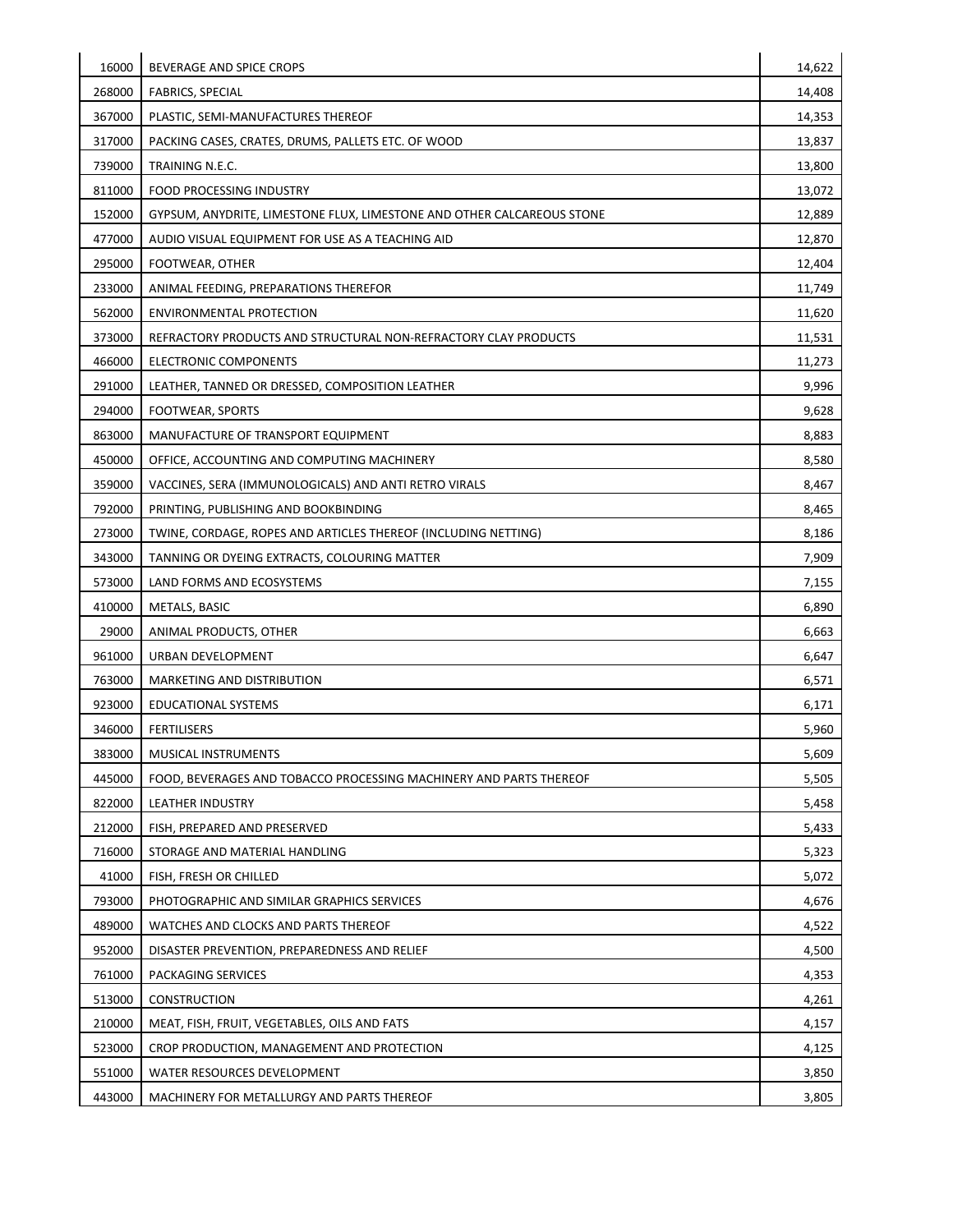| 843000 | PHARMACEUTICALS, BIOTECHNOLOGY AND OTHER CHEMICAL PRODUCTS INDUSTRY        | 3,760 |
|--------|----------------------------------------------------------------------------|-------|
| 265000 | FABRICS WOVEN (EXCEPT SPECIAL FABRICS) OF NATURAL FIBRES OTHER THAN COTTON | 3,737 |
| 485000 | LABORATORY EQUIPMENT, SPECIAL PURPOSE, OTHER                               | 3,542 |
| 14000  | OIL SEEDS AND OLEAGINOUS FRUIT                                             | 2,902 |
| 414000 | COPPER, NICKEL, ALUMINIUM, ALUMINA, LEAD, ZINC AND TIN, UNWROUGHT          | 2,713 |
| 794000 | DOCUMENTATION, LIBRARY AND INFORMATION SCIENCES                            | 2,656 |
| 213000 | VEGETABLES, PREPARED AND PRESERVED                                         | 2,597 |
| 344000 | MINERAL PRODUCTS, ACTIVATED NATURAL ETC                                    | 2,577 |
| 852000 | <b>IRON AND STEEL INDUSTRIES</b>                                           | 2,539 |
| 455000 | SURVEILLANCE/CONTROL SYSTEMS                                               | 2,500 |
| 163000 | STONES, PRECIOUS AND SEMI-PRECIOUS, MINERALS, OTHER                        | 2,478 |
| 453000 | STORAGE UNITS AND STORAGE MEDIA FOR EDP                                    | 2,369 |
| 821000 | TEXTILE AND GARMENT INDUSTRY                                               | 2,312 |
| 844000 | <b>RUBBER INDUSTRY</b>                                                     | 2,291 |
| 611000 | <b>GENERAL BUILDING MAINTENANCE</b>                                        | 2,085 |
| 151000 | STONE, MONUMENTAL OR BUILDING                                              | 2,023 |
| 947000 | <b>EMPLOYMENT</b>                                                          | 1,911 |
| 279000 | TEXTILES N.E.C.                                                            | 1,790 |
| 831000 | WOOD PROCESSING                                                            | 1,696 |
| 32000  | <b>GUMS, NATURAL</b>                                                       | 1,663 |
| 296000 | FOOTWEAR, PARTS THEREOF                                                    | 1,632 |
| 434000 | OVENS AND FURNACE BURNERS AND PARTS THEREOF                                | 1,620 |
| 232000 | STARCHES AND STARCH PRODUCTS, SUGARS AND SUGAR SYRUPS N.E.C.               | 1,548 |
| 393000 | METAL WASTE AND SCRAPS                                                     | 1,502 |
| 937000 | <b>MEDICAL SCIENCES</b>                                                    | 1,476 |
| 236000 | COCOA, CHOCOLATE AND SUGAR CONFECTIONERY                                   | 1,426 |
| 281000 | FABRICS, KNITTED OR CROCHETED                                              | 1,379 |
| 527000 | LAND, PLANT AND SOIL RESOURCES                                             | 1,285 |
| 722000 | RADIO COMMUNICATIONS AND TELEVISION BROADCASTING                           | 1,267 |
| 0      | AGRICULTURE, FORESTRY AND FISHERY PRODUCTS                                 | 1,248 |
| 272000 | CARPETS AND OTHER TEXTILE FLOOR COVERINGS                                  | 1,199 |
| 692000 | <b>SECURITY SERVICES</b>                                                   | 1,191 |
| 340000 | CHEMICALS, BASIC                                                           | 1,175 |
| 336000 | RADIOACTIVE ELEMENTS AND ISOTOPES AND COMPOUNDS                            | 1,124 |
| 842000 | INDUSTRIAL CHEMICALS AND FERTILISER INDUSTRIES                             | 916   |
| 221000 | MILK AND CREAM, PROCESSED, IN LIQUID FORM                                  | 881   |
| 721000 | <b>TELECOMMUNICATIONS</b>                                                  | 843   |
| 574000 | <b>METEOROLOGY</b>                                                         | 836   |
| 150000 | STONE, SAND AND CLAY                                                       | 835   |
| 180000 | <b>WATER</b>                                                               | 814   |
| 841000 | PETROCHEMICAL AND PLASTICS INDUSTRY                                        | 792   |
| 260000 | <b>TEXTILES</b>                                                            | 751   |
| 944000 | POPULATION                                                                 | 692   |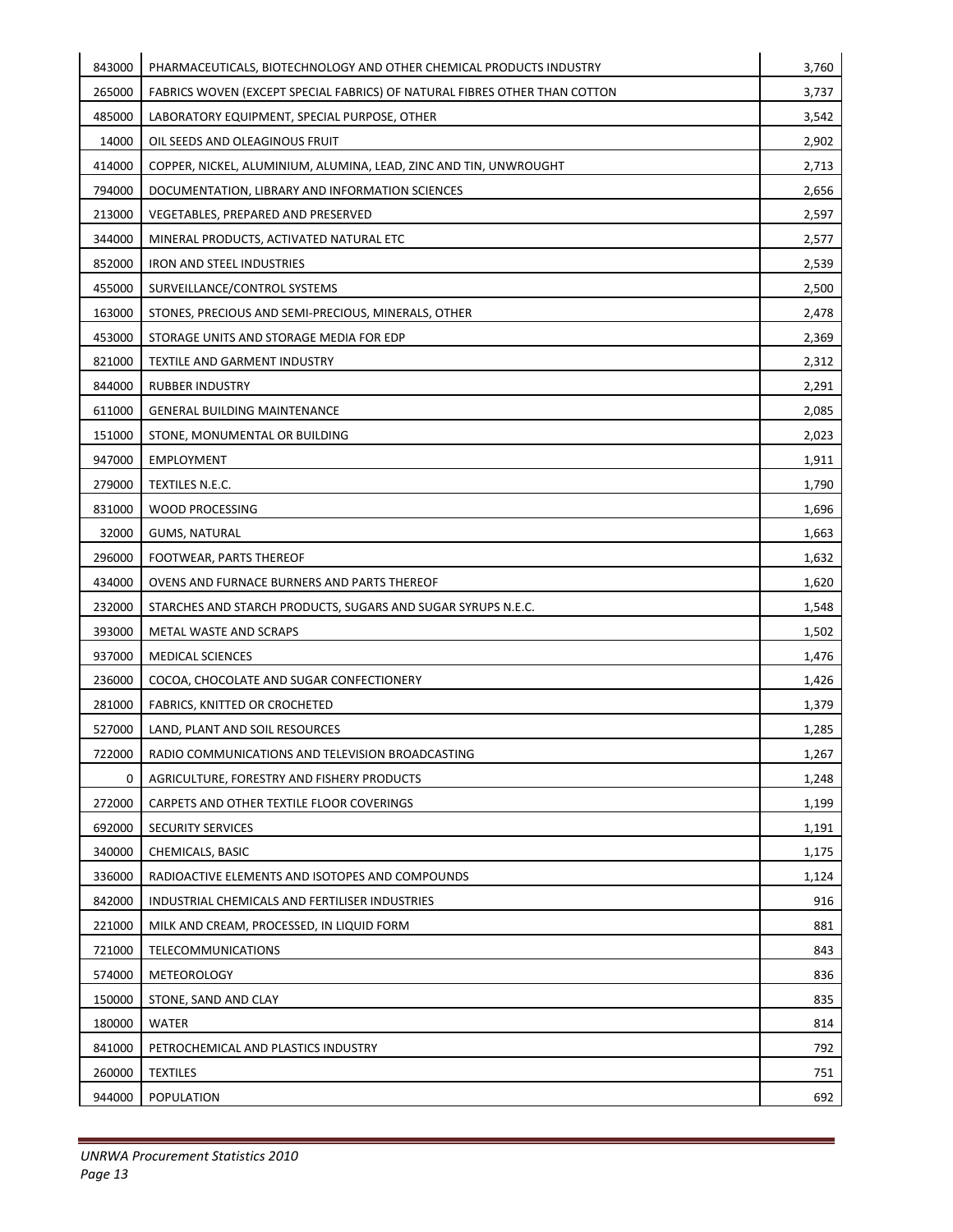| 161000 | MINERALS, CHEMICAL AND FERTILISER                              | 673  |
|--------|----------------------------------------------------------------|------|
| 267000 | FABRICS, WOVEN, OF MAN-MADE FILAMENTS AND STAPLE FIBRES        | 661  |
| 413000 | METALS, BASIC, PRECIOUS AND METALS CLAD WITH PRECIOUS METALS   | 640  |
| 476000 | AUDIO AND VIDEO RECORDS AND TAPES                              | 637  |
| 913000 | PUBLIC UTILITIES                                               | 622  |
| 423000 | STEAM GENERATORS AND PARTS THEREOF                             | 600  |
| 372000 | CERAMIC WARE, NON STRUCTURAL                                   | 528  |
| 742000 | <b>AUTOMATION STRATEGIES AND MIS</b>                           | 450  |
| 729000 | COMMUNICATIONS N.E.C.                                          | 443  |
| 262000 | TEXTILE STAPLE FIBRES, MAN-MADE, PROCESSED FOR SPINNING        | 433  |
| 612000 | NATURAL RESOURCES EQUIPMENT MAINTENANCE AND REPAIR             | 333  |
| 249000 | OTHER FOOD RELATED LIQUIDS                                     | 320  |
| 932000 | <b>COMPREHENSIVE HEALTH SERVICES</b>                           | 306  |
| 497000 | Transport equipment for airfield support                       | 304  |
| 320000 | PAPER AND PAPER PRODUCTS AND ELECTRONIC DATA                   | 272  |
| 411000 | IRON AND STEEL, BASIC                                          | 261  |
| 392000 | WASTE OR SCRAPS, NON-METAL                                     | 258  |
| 911000 | PUBLIC ADMINISTRATION AND FINANCE                              | 250  |
| 572000 | OTHER NATURAL RESOURCES SURVEYS AND EARTH SCIENCES             | 198  |
| 862000 | MANUFACTURE OF MACHINERY (EXCLUDING ELECTRICAL)                | 180  |
| 853000 | NON-FERROUS METAL INDUSTRIES                                   | 177  |
| 376000 | MONUMENTAL OR BUILDING STONE AND ARTICLES THEREOF              | 160  |
| 641000 | <b>GENERAL AND NATIONAL LAW</b>                                | 157  |
| 935000 | THE DISABLED                                                   | 129  |
| 19000  | VEGETABLE MATERIALS, RAW, N.E.C.                               | 124  |
| 861000 | MANUFACTURE OF FABRICATED METAL PRODUCTS (EXCLUDING MACHINERY) | 112  |
| 348000 | <b>RUBBER IN PRIMARY FORMS</b>                                 | 104  |
|        | <b>Other Products</b>                                          | 3564 |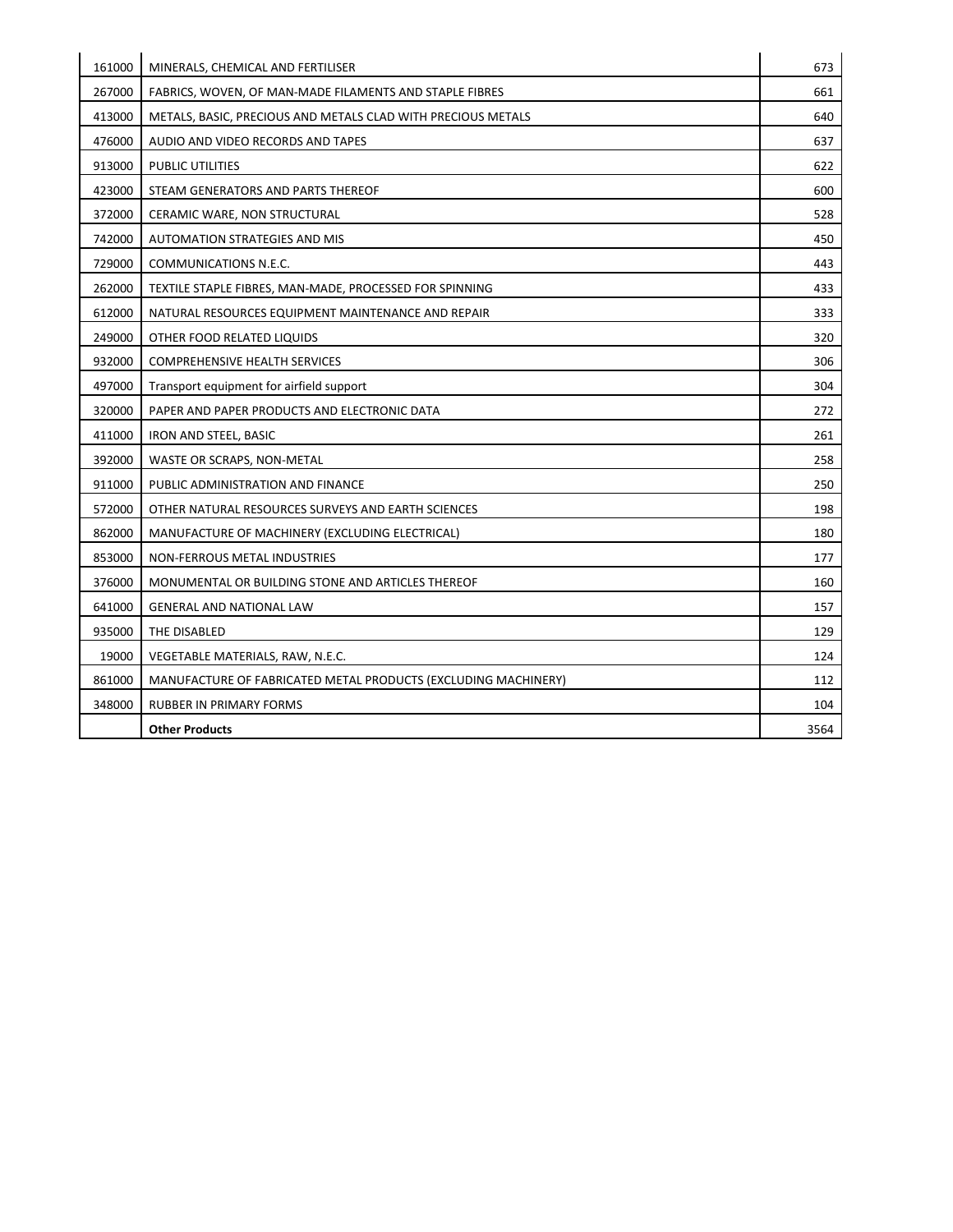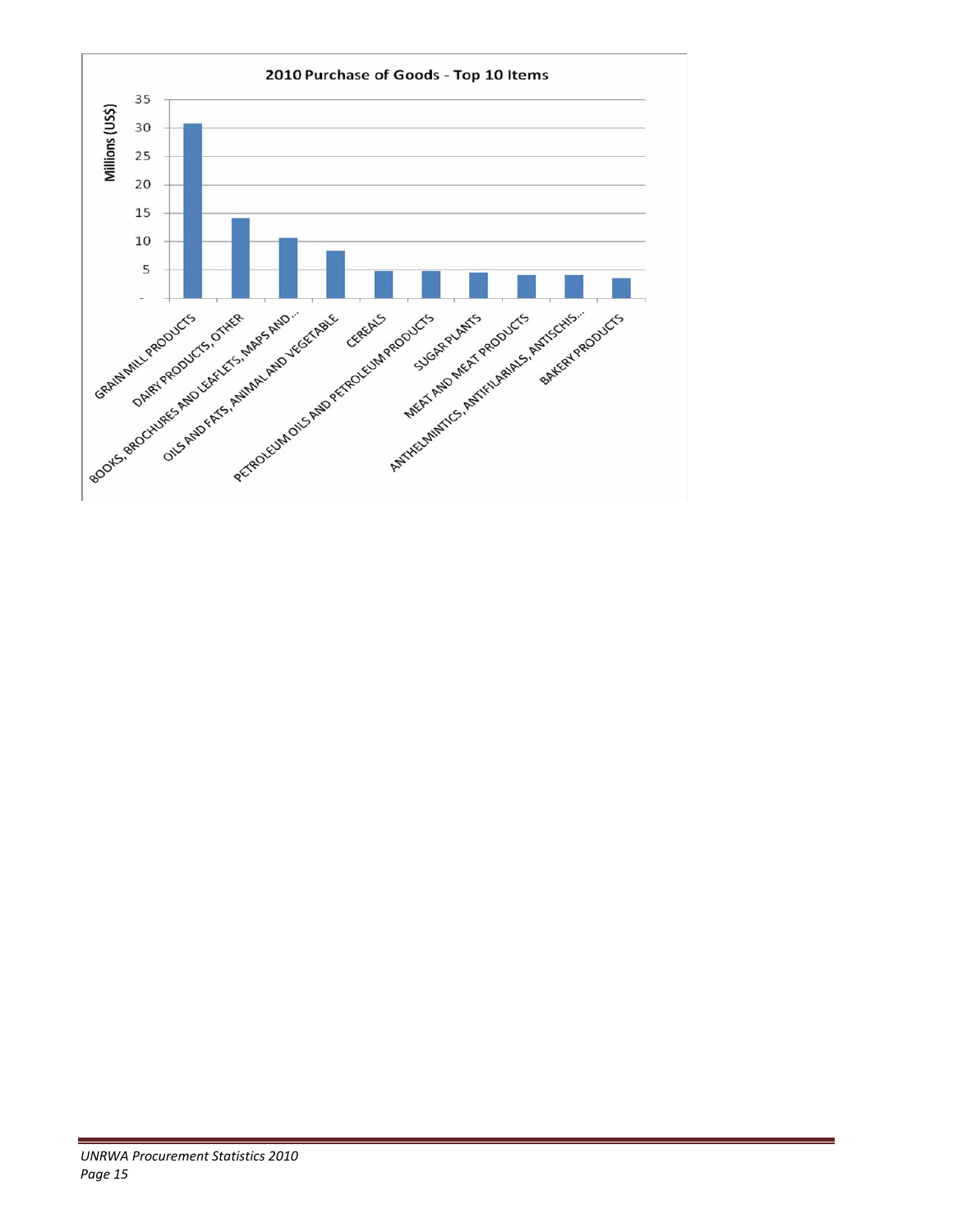# **11. Construction, Works, Maintenance and Service Contracts Ranked by Highest \$ Value**

#### **Construction and Works Contracts**

|                                                            | Contract C Value \$ |            |
|------------------------------------------------------------|---------------------|------------|
| Construction and Alternations of Agency Premises           |                     | 39,939,591 |
| Shelters Construction/ Reconstruction on Contractual basis |                     | 4,782,478  |
| Repairs of Damaged Buildings and Structures                |                     | 420,453    |
| Repair of Shelters on Constractual Basis                   |                     | 291,069    |
| <b>Totals</b>                                              |                     | 45,433,591 |



#### **Service Contracts**

|                                                                           | Contract C Value \$ |            |
|---------------------------------------------------------------------------|---------------------|------------|
| <b>Hospital Services and Patient Subsidies</b>                            |                     | 9,571,069  |
| Insurance including GMIP                                                  |                     | 8,145,490  |
| 3 Customs Clearance, inspection and hired transport                       | 22                  | 3,514,427  |
| 4 Training / Workshops accommodations / Hotel Services                    |                     | 3,070,348  |
| 5 Utilities, rentals, telecommunication, computer time and space segments | 64                  | 1,564,372  |
| 6 Consultancies (legal, management, audit, investment etc)                | 25                  | 1,455,144  |
| 7 Printing Services and Advertising                                       | 86                  | 371,190    |
| Self support grants                                                       |                     | 46,714     |
| <b>Totals</b>                                                             | 891                 | 27,738,754 |